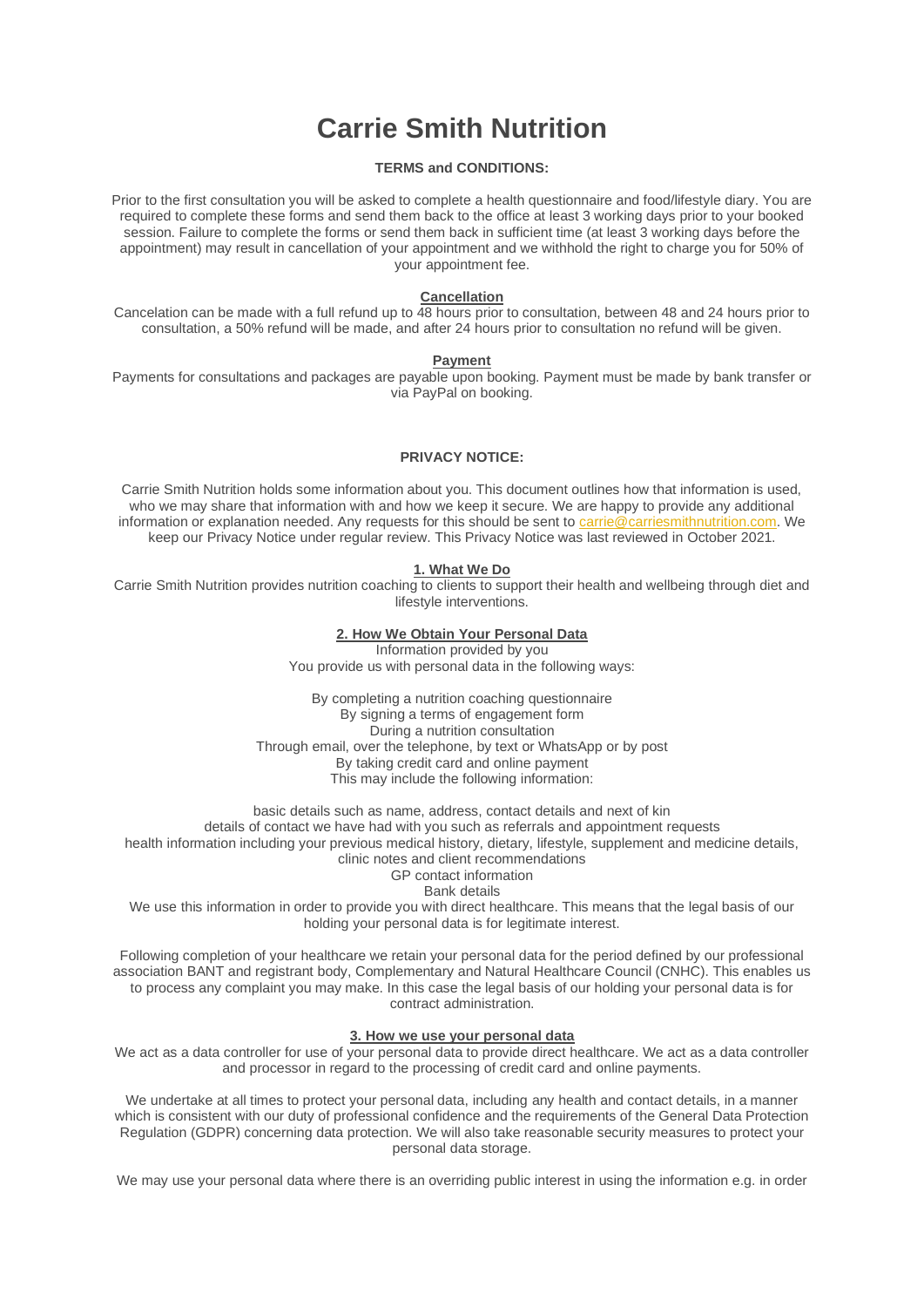to safeguard an individual, or to prevent a serious crime. Also where there is a legal requirement such as a formal court order. We may use your data for marketing purposes such as newsletters but this would be subject to you giving us your express consent.

#### **4. Do you share my information with other organisations?**

We will keep information about you confidential. We will only disclose your information with other third parties with your express consent with the exception of the following categories of third parties:

Any legal or crime prevention agencies and/or to satisfy any regulatory request if we have a duty to do so or if the law allows us to do so

We will seek your express consent before sharing your information with your GP or other healthcare providers. However if we believe that your life is in danger then we may pass your information onto an appropriate authority (such as the police, social services in the case of a child or vulnerable adult, or GP in case of self-harm) using the legal basis of vital interests.

We may share your case history in an anonymised form with our peers for the purpose of professional development. This may be at clinical supervision meetings, conferences, online forums, and through publishing in medical journals, trade magazines or online professional sites. We will seek your explicit consent before processing your data in this way.

#### **5.What are your rights?**

Every individual has the right to see, amend, delete or have a copy, of data held that can identify you, with some exceptions. You do not need to give a reason to see your data.

If you want to access your data you must make a subject access request in writing to [carrie@carriesmithnutrition.com.](mailto:carrie@carriesmithnutrition.com) Under special circumstances, some information may be withheld. We shall respond within 20 working days from the point of receiving the request and all necessary information from you. Our response will include the details of the personal data we hold on you.

#### **6. What safeguards are in place to ensure data that identifies me is secure?**

We only use information that may identify you in accordance with GDPR. This requires us to process personal data only if there is a legitimate basis for doing so and that any processing must be fair and lawful.

Within the health sector, we also have to follow the common law duty of confidence, which means that where identifiable information about you has been given in confidence, it should be treated as confidential and only shared for the purpose of providing direct healthcare. We will protect your information, inform you of how your information will be used, and allow you to decide if and how your information can be shared.

We also ensure the information we hold is kept in secure locations, restrict access to information to authorised personnel only, protect personal and confidential information held on equipment such as laptops with encryption (which masks data so that unauthorised users cannot see or make sense of it). We ensure external data processors that support us are legally and contractually bound to operate and prove security arrangements are in place where data that could or does identify a person are processed.

#### **7. How long do you hold confidential information for?**

All records held by Carrie Smith Nutrition will be kept for the duration specified by guidance from our professional association BANT.

# **8. Website technical details**

## Forms

We do use electronic forms on our website making use of an available 'forms module' which has a number of built-in features to help ensure privacy. We also aim to use secure forms where appropriate.

In compliance with EU legislation, the following lists the use of cookies on this web site:

## ACCEPT COOKIES

This is used to store whether you have agreed to receive cookies. Persistent for one year.

## GOOGLE ANALYTICS

These cookies are used to collect information about how visitors use our site. We use the information to compile reports and to help us improve the site. The cookies collect information in an anonymous form, including the number of visitors to the site, where visitors have come to the site from and the pages they visited. Cookies are small. We do not make use of cookies to collect any private or personally identifiable information. The technical platform of this website uses cookies solely to aid the proper technical functioning of the website. The cookies used contain random strings of characters alongside minimal information about the state and